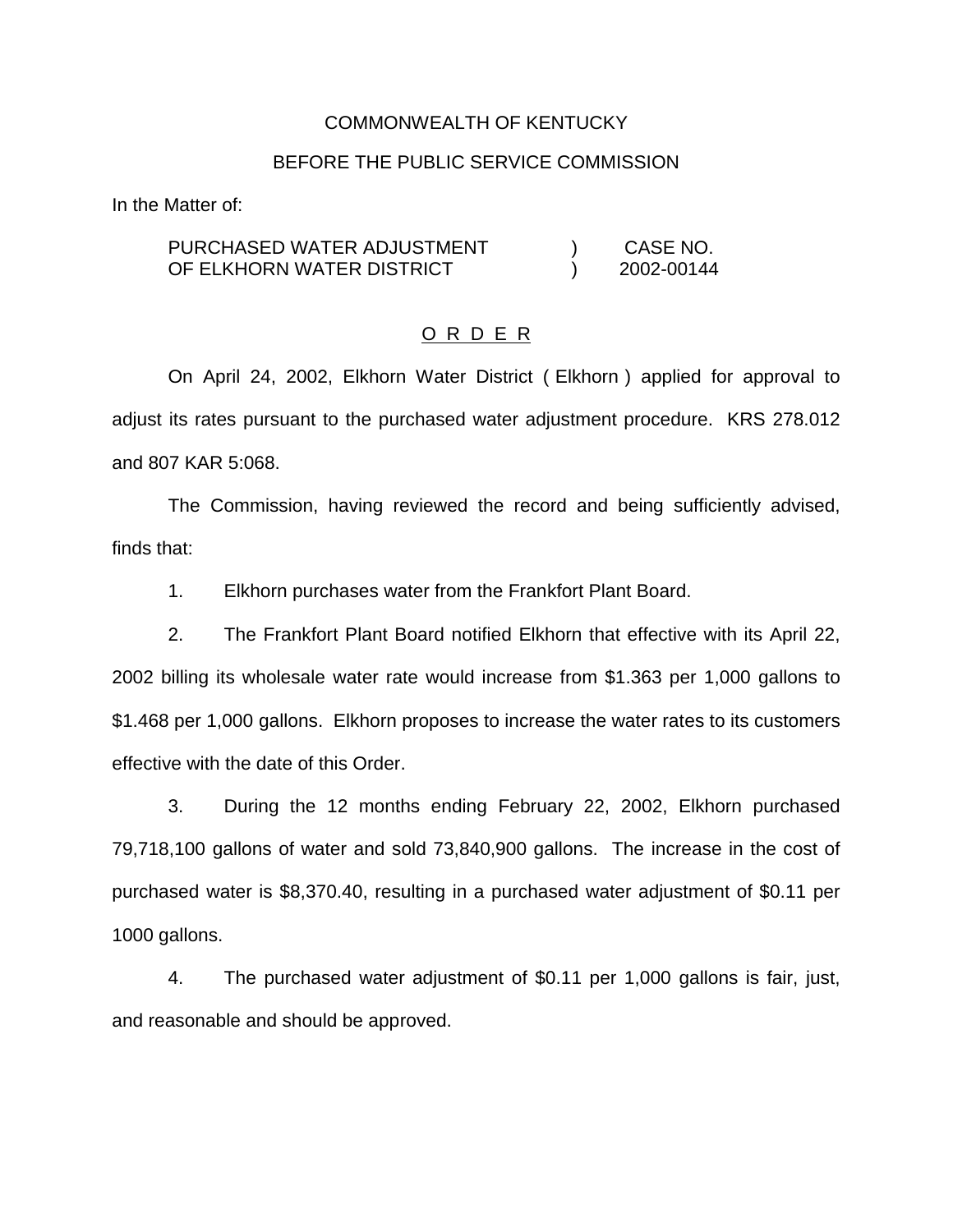IT IS THEREFORE ORDERED that:

1. The proposed rates by Elkhorn are approved.

2. The purchased water adjustment of \$0.11 per 1,000 gallons and the rates in Appendix A, attached hereto and incorporated herein, are fair, just, and reasonable and are approved for services rendered on and after April 22, 2002.

3. Within 20 days of the date of this Order, Elkhorn shall file with the Commission revised tariff sheets showing the rates approved herein.

Done at Frankfort, Kentucky, this 21<sup>st</sup> day of May, 2002.

By the Commission

ATTEST:

No 71 Rowhen